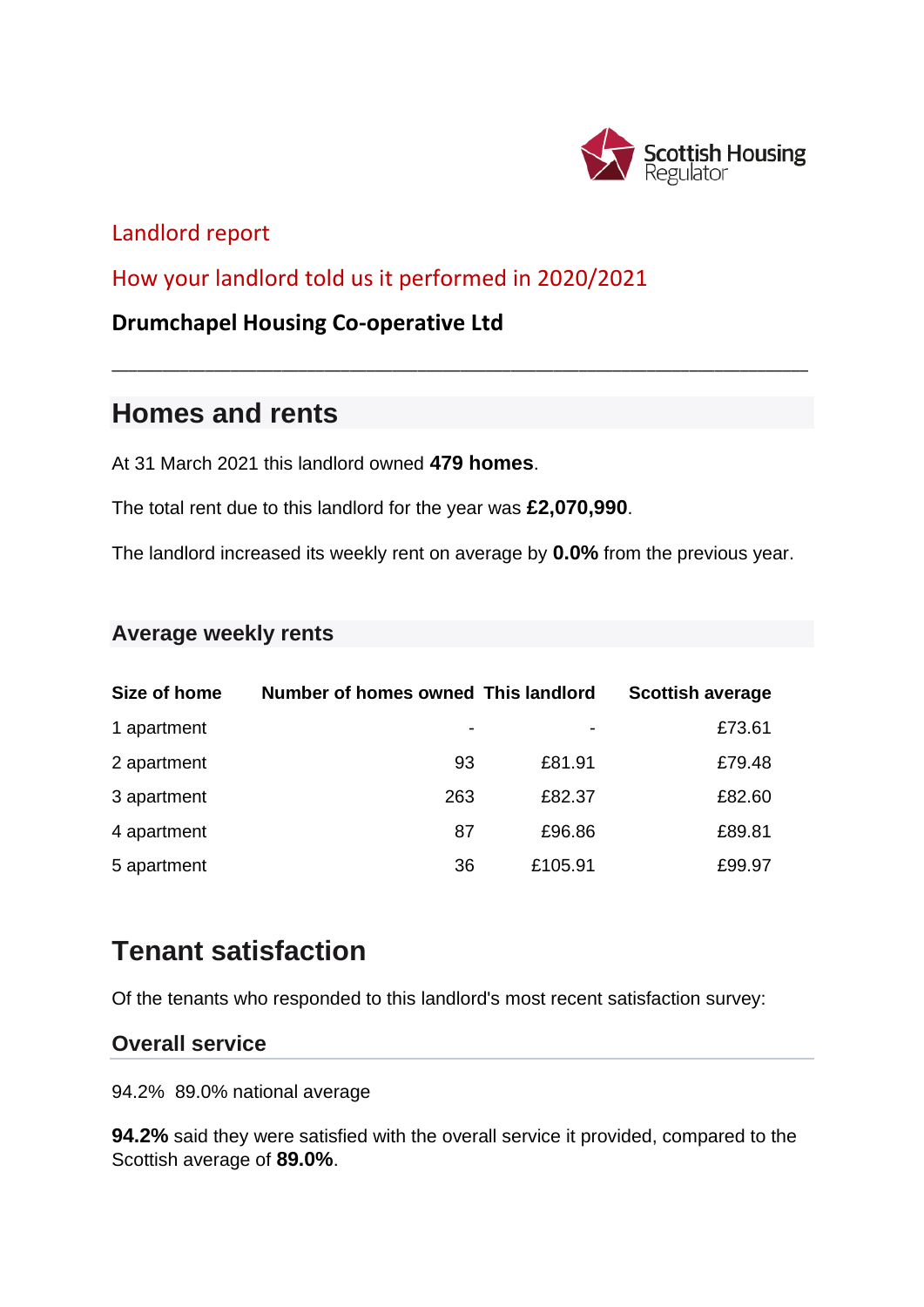## **Keeping tenants informed**

98.1% 91.7% national average

**98.1%** felt that this landlord was good at keeping them informed about its services and outcomes compared to the Scottish average of **91.7%**.

## **Opportunities to participate**

98.1% 86.6% national average

**98.1%** of tenants were satisfied with the opportunities to participate in this landlord's decision making, compared to the Scottish average of **86.6%**.

## **Quality and maintenance of homes**

## **Scottish Housing Quality Standard**

98.5% 91.0% national average

**98.5%** of this landlord's homes met the Scottish Housing Quality Standard compared to the Scottish average of **91.0%**.

#### **Emergency repairs**

2.7 hours 4.2 hours national average

The average time this landlord took to complete emergency repairs was **2.7 hours**, compared to the Scottish average of **4.2 hours**.

#### **Non-emergency repairs**

4.5 days 6.7 days national average

The average time this landlord took to complete emergency repairs was **4.5 days**, compared to the Scottish average of **6.7 days**.

#### **Reactive repairs 'right first time'**

88.6% 91.5% national average

This landlord completed **88.6%** of reactive repairs 'right first time' compared to the Scottish average of **91.5%**.